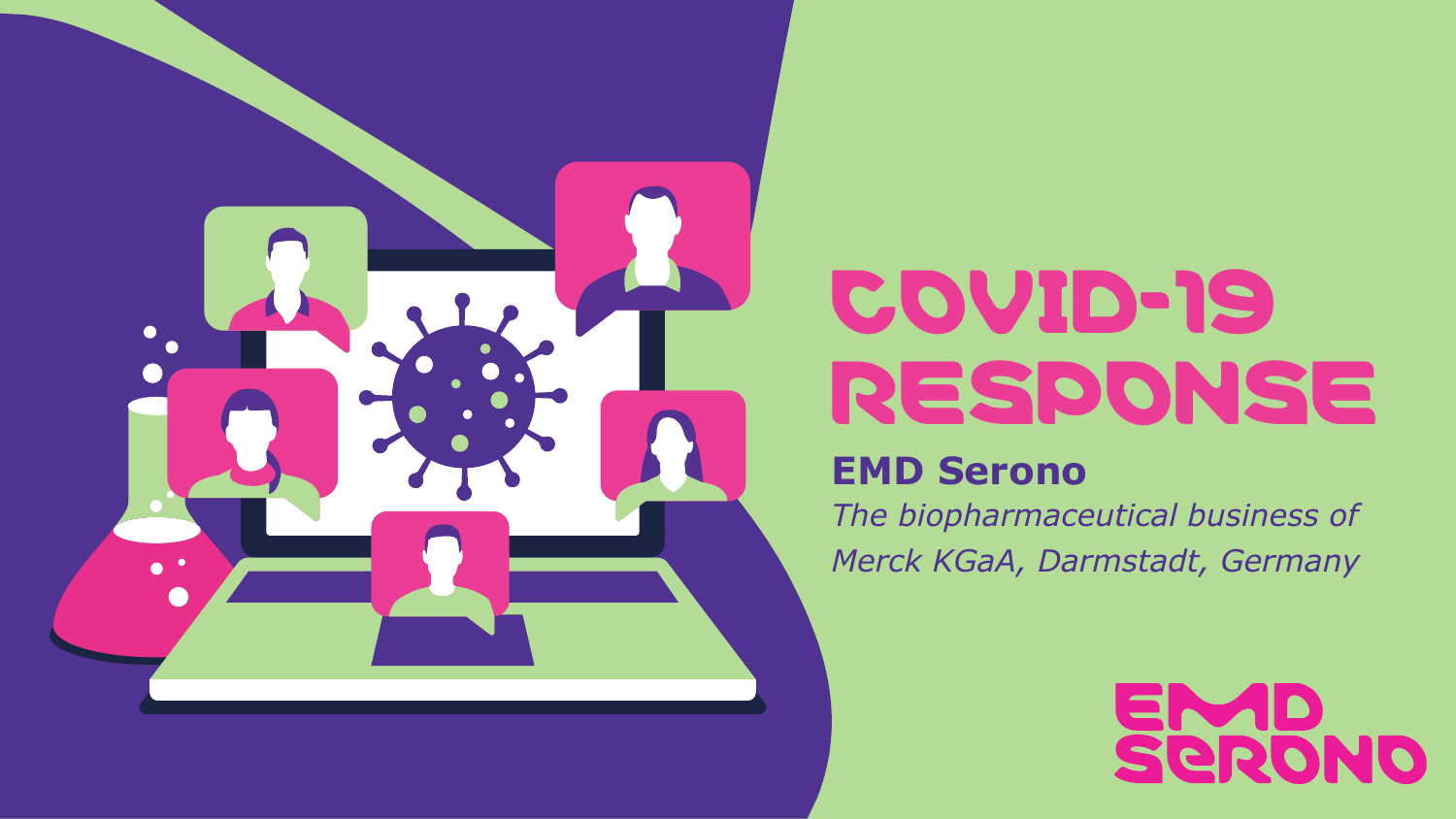# OUR PROMISE

### Our global organization is dedicated to serving patients, scientists and healthcare providers in the U.S. and around the world – now more than ever.

We actively contribute resources as well as our full dedication and expertise to fight the COVID-19 pandemic, while continuing to supply medicines for those who are among the most vulnerable in the pandemic—patients affected by serious diseases.



### OUR COMITTMENT

Supporting the investigation of potential therapeutics for COVID-19



### OUR DEDICATION

To continue to provide patients around the world living with serious diseases with the medication they need each and every day



### OUR CONTRIBUTION

To push scientific progress to fight the virus through strong collaborations and research funding

### OUR SUPPORT

To help patients, doctors and the community most impacted by the pandemic

### OUR PEOPLE

The safety and wellbeing of employees around the world

Our Merck KGaA, Darmstadt, Germany Footprint Across Healthcare:

#### 17,000

healthcare employees around the world

1,500 employees in the U.S.

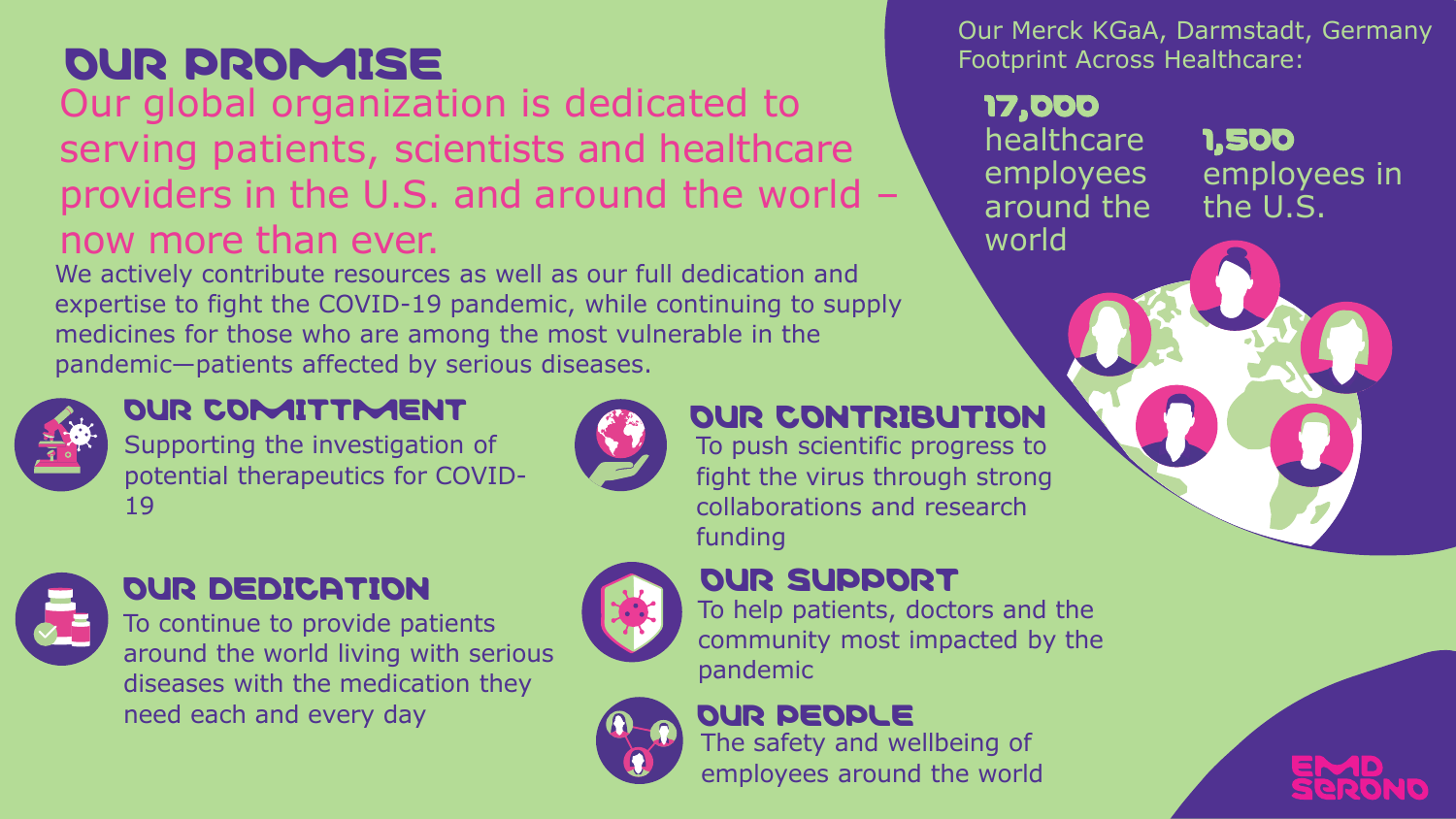

### OUR COMMITMENT

To support the investigation of potential therapeutics for COVID-19

#### INSERM CLINICAL TRIAL DONATION

Donation of a supply of interferon beta-1a to the French Institut National de la Santé et de la Recherche Médicale (INSERM) following a request for use in a clinical trial

#### WHO SOLIDARITY TRIAL

Donation of units of interferon beta-1a to the World Health Organization for use in their global SOLIDARITY trial

To date, EMD Serono's interferon beta-1a is not approved by any regulatory authority for the treatment of COVID-19 or for use as an antiviral agent. Please see the back of this deck (slide 8) for further information on the product.

Both donations for WHO and INSERM represent a total volume 290K+ Units

**TASK FORCE SCREENING PIPELINE FOR POTENTIAL THERAPEUTICS**

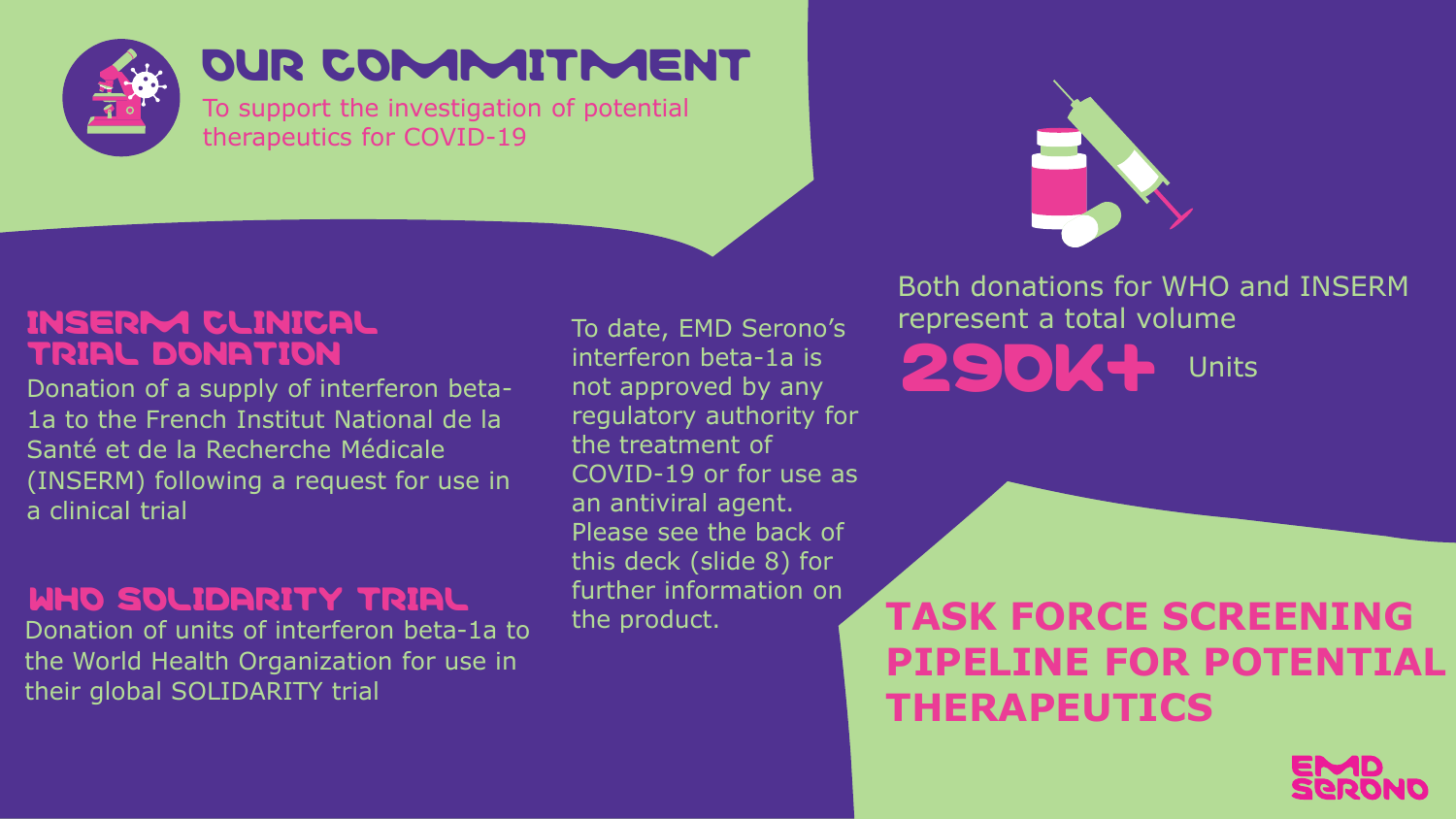

## OUR CONTRIBUTION

To scientific progress to fight COVID-19 through collaborations and research funding



#### BILL & MELINDA GATES THERAPEUTIC **ACCELERATOR**

Collaboration to accelerate the development, manufacture, and delivery of vaccines, diagnostics, and treatments for COVID-19



#### FUTURE INSIGHTS PRIZE PANDEMIC **PREPAREDNESS**

Award of up to  $\epsilon$  1 million for outstanding research in the field of pandemic preparedness to Pardis Sabeti and James Crowe

#### **JENNER** INSTITUTE VACCINE DEVELOPMENT

Our sister business, MilliporeSigma, supports Jenner Institute to reach first milestone in COVID-19 vaccine manufacturing

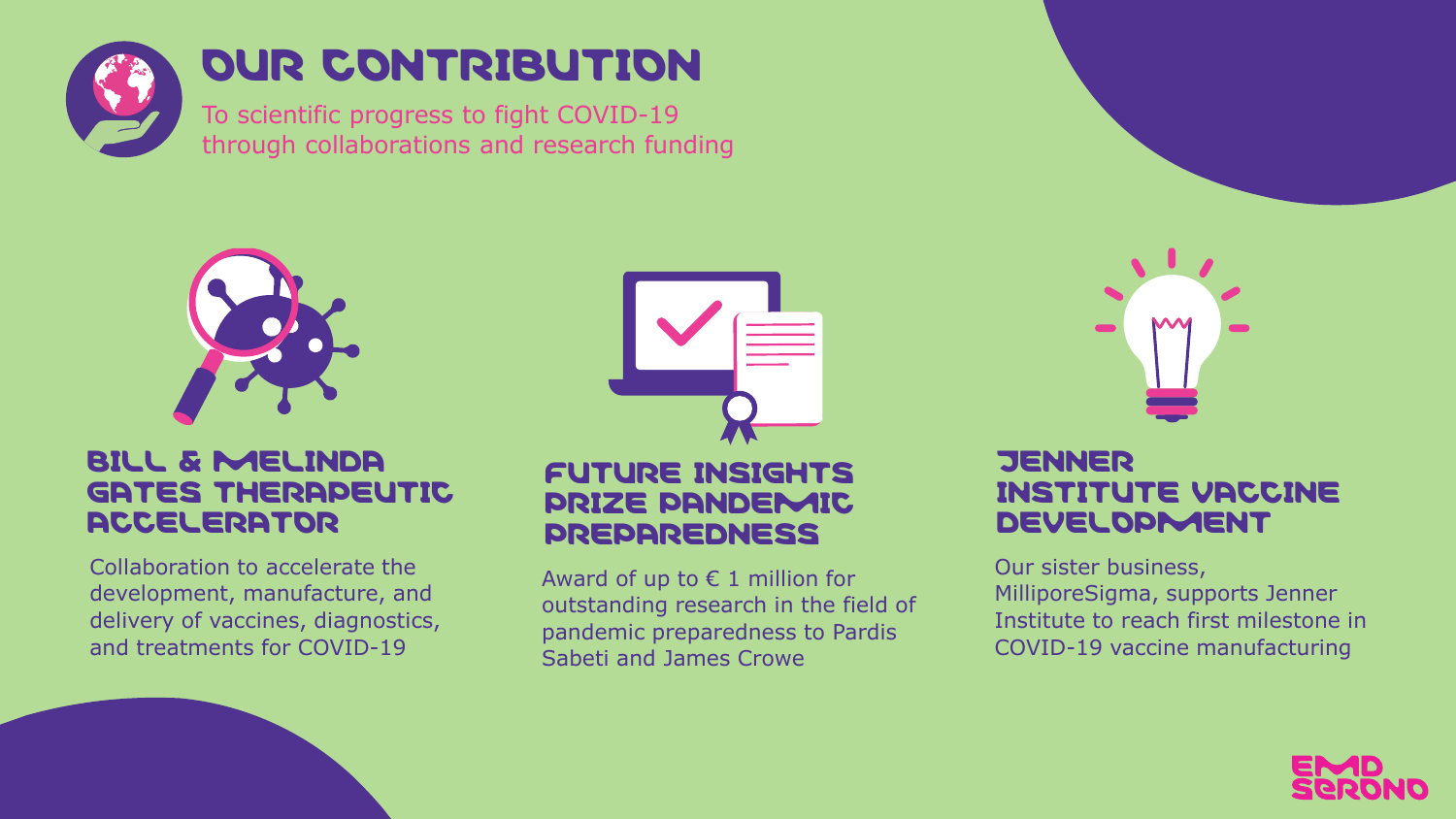

## OUR SUPPORT

To those impacted by the COVID-19 pandemic – whether our patients, the community, or those on the front lines.



#### FINANCIAL **ASSISTANCE**

Patients on our therapies impacted by the pandemic through job loss or insurance loss may qualify for patient assistance services.\*



#### CASH & GOODS

Global in-country donations to local charitable organizations or local pharma associations to support healthcare frontline workers with protective equipment.



Donation of 2 million respiratory masks in the US, Germany, France and other countries to support healthcare workers

\*Some limitations are required by law. Federal and state healthcare program beneficiaries are not eligible for assistance.

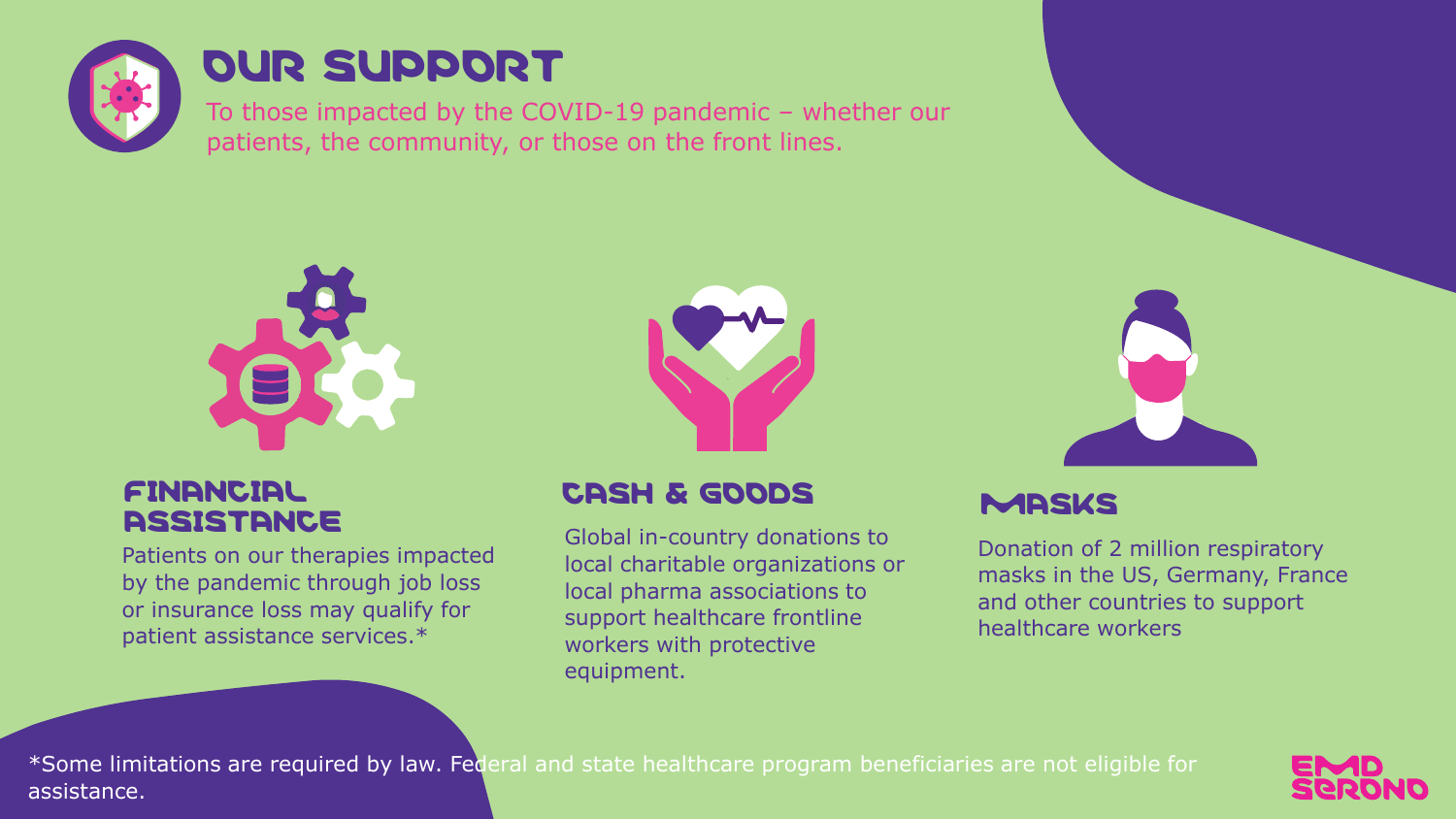

## OUR DEDICATION

To continue to provide patients living with serious diseases with the medication they need each and every day



**We are supplying medicines for those most vulnerable in this pandemic.**

18 Patients manufacturing sites and teams across the globe continuing to supply worldwide

**Additionally, we are providing continuity of treatment for clinical trial participants.**

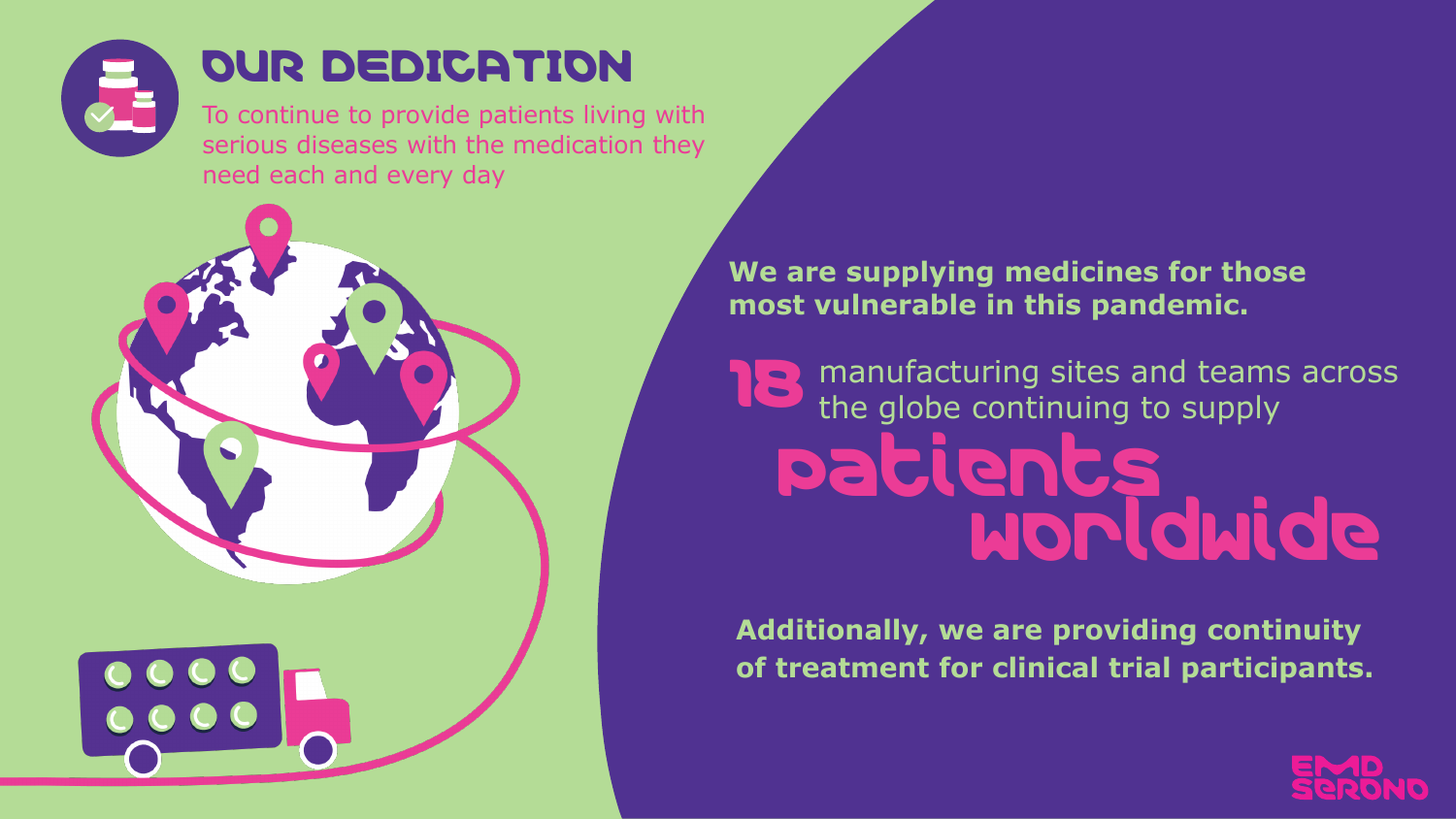

### OUR PEOPLE

To support and protect our employees and community

# 1500

#### **Employees at EMD Serono are the backbone of our**

**organization.** Their safety and wellbeing remains our top priority; maintaining a safe workplace ensures our ability to manufacture and supply medicines to those who are among the most vulnerable in the pandemic—patients affected by serious diseases.





#### **SAFETY**

**We've implemented measures to keep our employees safe while continuing to supply medicines to patients worldwide**

- **1** Site de-densification and social distancing
- 2 Additional precautionary personal protective equipment
- 3 Regimented cleaning schedules at all locations

#### DIGITAL SOLUTIONS

**Leveraging technology to collaborate with our key stakeholders and drive scientific progress**

- **1** Virtual connections across our global team
- 2 Virtual meetings with Healthcare Professionals
- 3 Virtual congress platforms to share scientific data

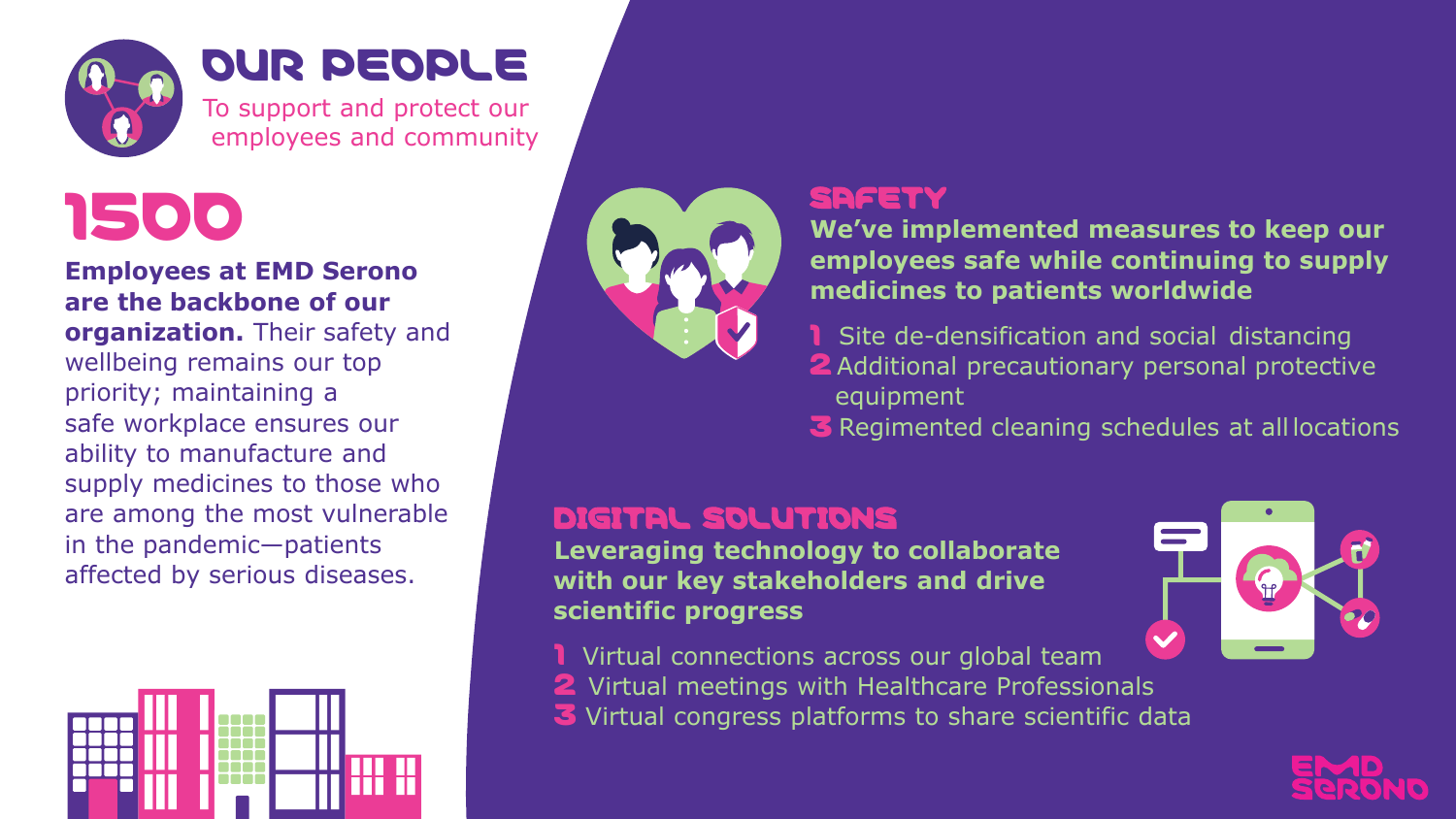#### **About Rebif® (interferon beta-1a)**

Rebif (interferon beta-1a) is indicated for the treatment of relapsing forms of multiple sclerosis (MS), to include clinically isolated syndrome, relapsing-remitting disease, and active secondary progressive disease, in adults.

#### **IMPORTANT SAFETY INFORMATION**

Rebif is contraindicated in patients with a history of hypersensitivity to natural or recombinant interferon beta, human albumin, or any other component of the formulation.

Rebif should be used with caution in patients with depression, a condition that is common in people with multiple sclerosis. Depression, suicidal ideation, and suicide attempts have been reported to occur with increased frequency in patients receiving interferon compounds, including Rebif.

Severe liver injury, including some cases of hepatic failure requiring liver transplantation, has been reported rarely in patients taking Rebif. The potential for liver injury should be considered when used in combination with other products associated with liver injury. Monitor liver function tests and patients for signs and symptoms of hepatic injury. Consider discontinuing Rebif if hepatic injury occurs.

Anaphylaxis and other allergic reactions (some severe) have been reported as a rare complication of Rebif. Discontinue Rebif if anaphylaxis occurs.

In controlled clinical trials, injection site reactions occurred more frequently in Rebif-treated patients than in placebo-treated and Avonex-treated patients<sup>1,2</sup>. Injection site reactions including injection site pain, erythema, edema, cellulitis, abscess, and necrosis have been reported in the postmarketing setting. Do not administer Rebif into affected area until fully healed; if multiple lesions occur, discontinue Rebif until skin lesions are healed.

Decreased peripheral blood counts in all cell lines, including pancytopenia, have been reported in Rebif-treated patients. In controlled clinical trials, leukopenia occurred at a higher frequency in Rebif-treated patients than in placebo and Avonex-treated patients<sup>1,2</sup>. Thrombocytopenia and anemia occurred more frequently in 44 mcg Rebif-treated patients than in placebo-treated patients<sup>1</sup>. Patients should be monitored for symptoms or signs of decreased blood counts. Monitoring of complete blood and differential white blood cell counts is also recommended.

Cases of thrombotic microangiopathy (TMA), some fatal, have been reported with interferon beta products, including Rebif, up to several weeks or years after starting therapy. Discontinue Rebif if clinical symptoms and laboratory findings consistent with TMA occur, and manage as clinically indicated.

Caution should be exercised when administering Rebif to patients with pre-existing seizure disorders. Seizures have been temporally associated with the use of beta interferons, including Rebif, in clinical trials and in postmarketing reports.

The most common side effects with Rebif are injection-site disorders, headaches, influenza-like symptoms, abdominal pain, depression, elevated liver enzymes, and hematologic abnormalities.

Epidemiological data do not suggest a clear relationship between interferon beta use and major congenital malformations, but interferon beta may cause fetal harm based on animal studies. Data from a large human population-based cohort study, as well as other published studies over several decades, have not identified a drug-associated risk of major birth defects with interferon beta products during early pregnancy. Findings regarding a potential risk for low birth weight or miscarriage with the use of interferon beta products in pregnancy have been inconsistent.

Please see the full Prescribing Information for additional information: <https://www.emdserono.com/us-en/pi/rebif-pi.pdf>



2. Panitch et al. NEUROLOGY 2002;59:1496–1506. 3. Rebif® (interferon beta-1a) US Prescribing Information, 2020

1. PRISMS Study Group. Lancet 1998;352:1498–504.